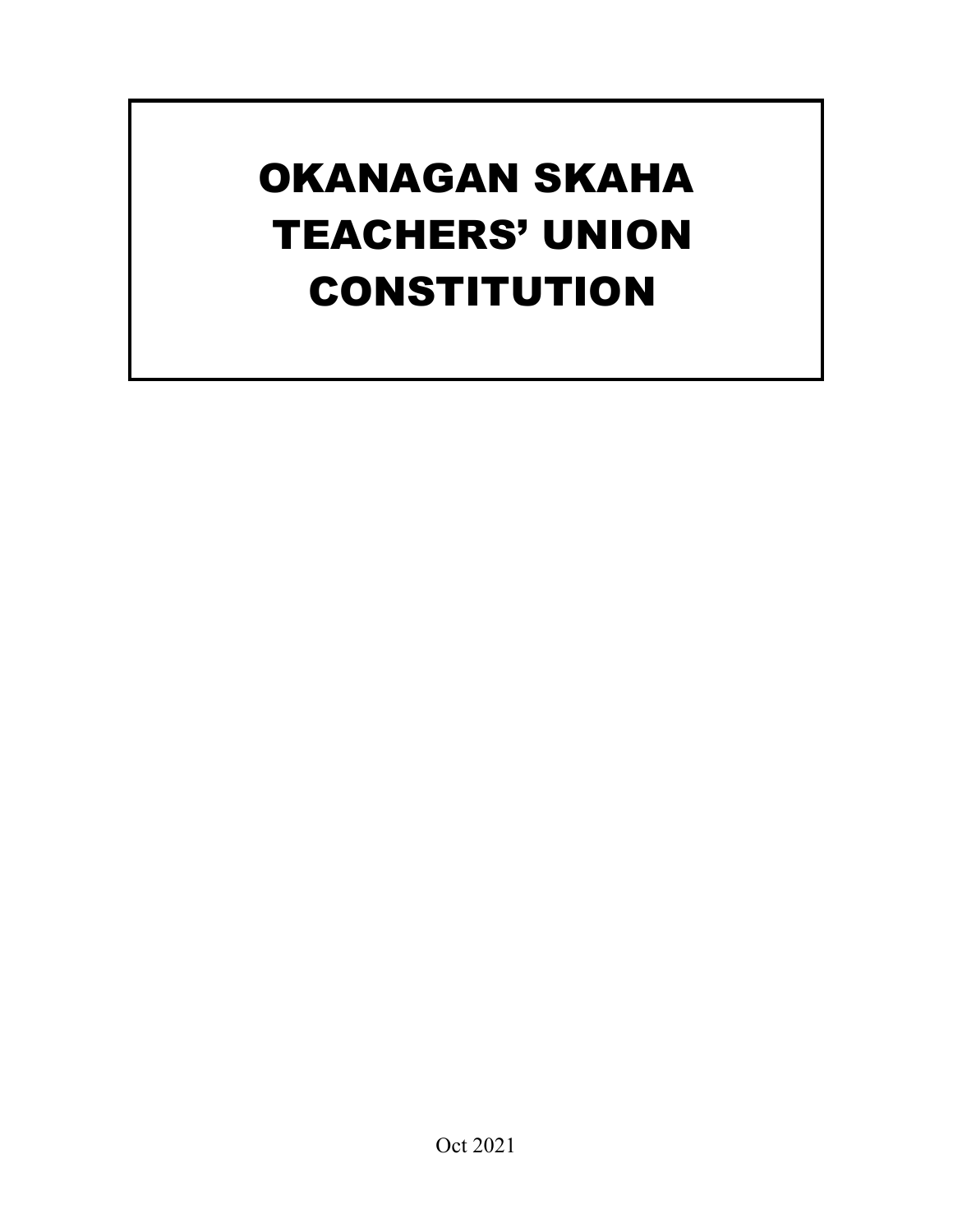# **TABLE OF CONTENTS**

| <b>BYLAWS</b>   |                                                   |
|-----------------|---------------------------------------------------|
| <b>BYLAW1</b>   |                                                   |
| <b>BYLAW2</b>   |                                                   |
| <b>BYLAW3</b>   |                                                   |
| <b>BYLAW4</b>   |                                                   |
| <b>BYLAW5</b>   | Powers and Duties of The Representative Assembly8 |
| <b>BYLAW6</b>   |                                                   |
| <b>BYLAW7</b>   |                                                   |
| <b>BYLAW8</b>   |                                                   |
| <b>BYLAW9</b>   |                                                   |
| <b>BYLAW10</b>  |                                                   |
| <b>BYLAW11</b>  |                                                   |
| <b>BYLAW12</b>  |                                                   |
| <b>BYLAW13</b>  |                                                   |
|                 |                                                   |
|                 |                                                   |
| <b>BYLAW16</b>  |                                                   |
| <b>BYLAW17</b>  |                                                   |
| <b>BYLAW18</b>  |                                                   |
| <b>BYLAW 19</b> |                                                   |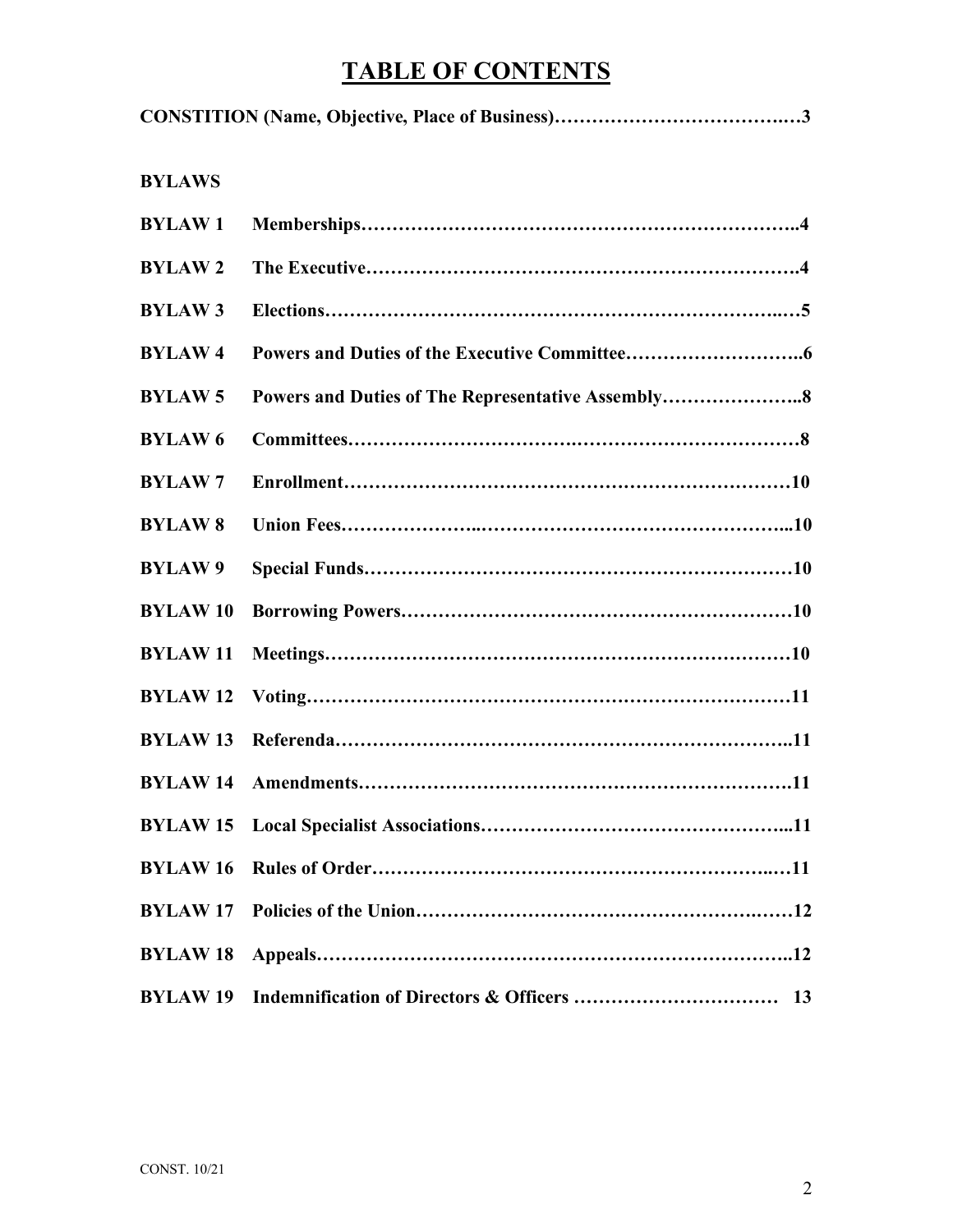## OKANAGAN SKAHA TEACHERS' UNION **CONSTITUTION**

### **CLAUSE 1 NAME**

The name of this Society shall be *OKANAGAN SKAHA TEACHERS' UNION*.

#### **CLAUSE 2 OBJECTIVES**

The objectives of the Society shall be:

- a. to represent its members,
- b. to enforce the collective agreement,
- c. to promote education,
- d. to defend and enhance the professionalism of members,
- e. to maintain the professional development of members.

This society is a member-funded society. It is funded primarily by its members to carry on activities for the benefit of its members. On its liquidation or dissolution, this society may distribute its money and other property to its members.

#### **CLAUSE 3 PLACE OF BUSINESS**

The business of this Union shall be conducted within the Province of British Columbia, principally in Okanagan-Skaha School District #67.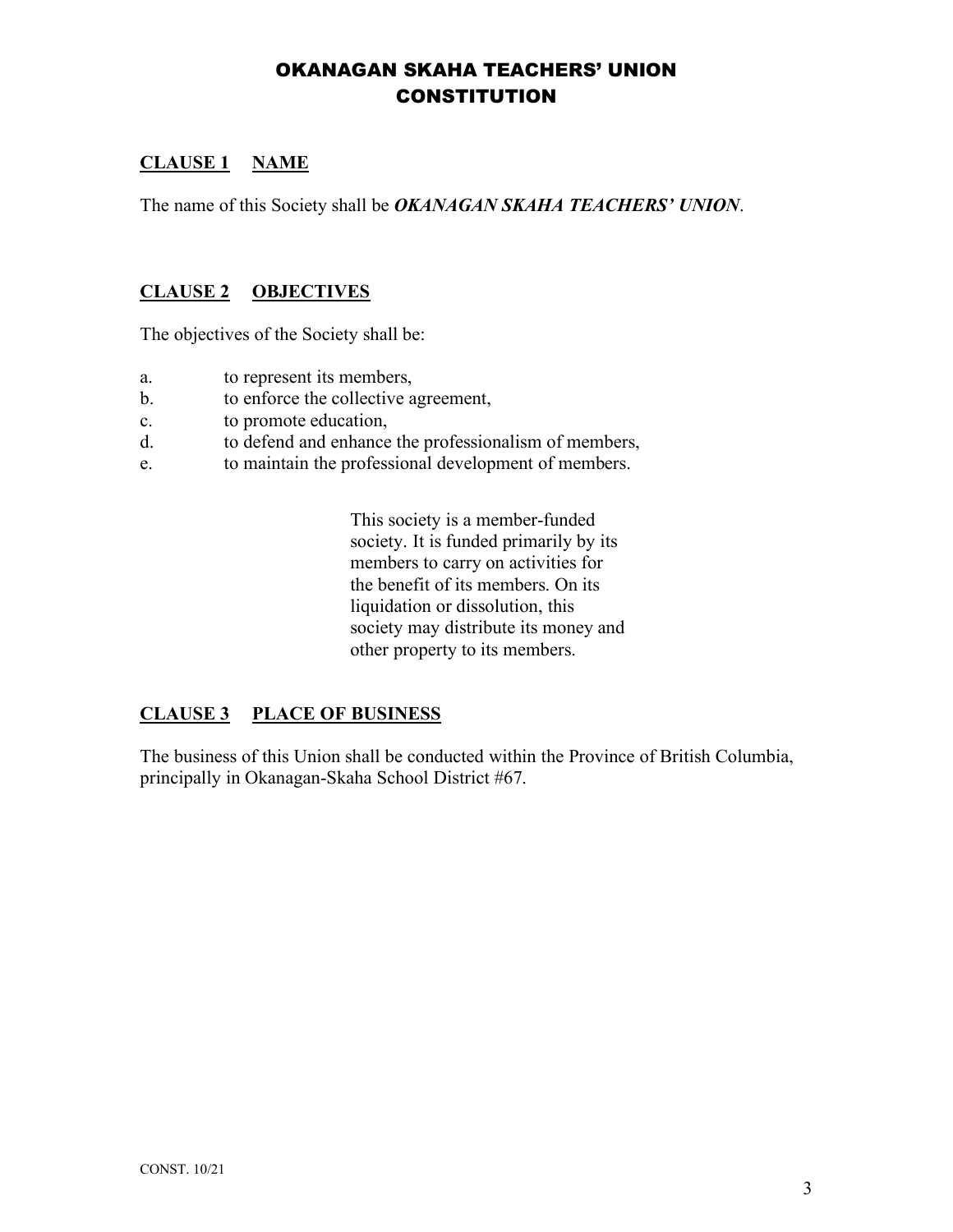## **BYLAWS**

#### **BYLAW 1 MEMBERSHIP**

- 1.1 The Union shall be local #67 of the British Columbia Teachers' Federation (BCTF).
- 1.1*2 Active Membership* in the Okanagan Skaha Teachers' Union shall be in accordance with terms of the Constitution and Bylaws of the B.C. Teachers' Federation and shall include all teachers employed on a full or part time basis by School District #67. Only active members may vote, hold office, and/or participate in matters related to collective bargaining.
- 1.2*3 Associate Membership* Any person holding a British Columbia Teacher's Certificate, but who is not actively engaged in teaching, may become an Associate Member of the Union on application to the Executive of the OSTU and on payment of a fee of *\$25.00.* No person may become an Associate Member who is disqualified by the Exclusion in the Constitution of the British Columbia Teachers' Federation.
- 1.3*4 Honorary Members* may be elected at a general meeting, provided that such election is not in conflict with any clause of the constitution of the British Columbia Teachers' Federation.

## **BYLAW 2 THE EXECUTIVE**

#### 2.1 *The Officers of the Union shall be* the:

- 1. President
- 2. First Vice-President
- 3. Second Vice-President
- 4. Secretary
- 5. Treasurer
- 6. Local Representatives to the British Columbia Teachers' Federation
- *7.* Alternate Local Representative to the BCTF

#### 2.2 **The Directors of the** Society shall be the:

- 1. First Vice-President
- 2. Second Vice-President
- 3.Treasurer

#### 2.3 *The Executive Committee shall consist of the:*

- 1. Officers of the Union
- 2. Members at Large (2), and the
- 3. Chairpersons of the following Standing Committees:
	- a. Social Justice
	- b. Professional Development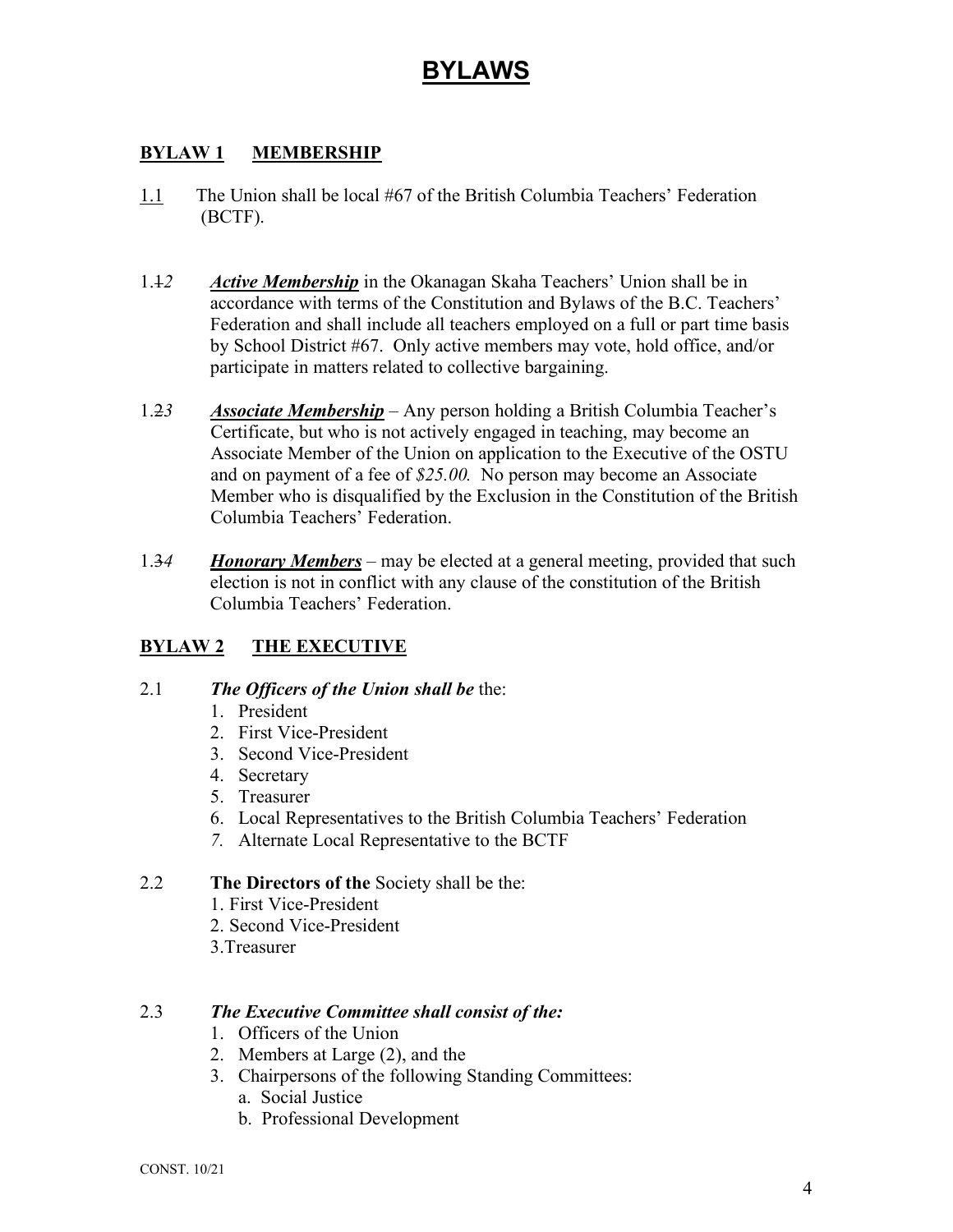- c. Teachers on Call
- d. Health and Safety
- e*.* Bargaining/Working and Learning Conditions 1st Vice President
- f*.* Aboriginal Education

g. Local Election Contact (only in years where there is a federal, provincial or municipal/school board election) –  $2<sup>nd</sup>$  Vice President

#### 2.4 *The Representative Assembly of the Union shall consist of the:*

- 1. Executive Committee
- 2. Staff Representatives

## **BYLAW 3 ELECTIONS**

- 3.1 The officers of the Executive, and the Members at Large, shall be elected by a preferential secret ballot of the active members at the Annual General Meeting in a manner consistent with BCTF policy and practice.
- 3.2 Committee Chairpersons shall be elected by preferential secret ballot of the active members at the Annual General Meeting in a manner consistent with BCTF policy and practice.
	- 1. The following shall be elected on the odd numbered years:
		- 1. Social Justice
		- 2. Aboriginal Education
	- 2. The following shall be elected on the even numbered years:
		- 1. Professional Development
		- 2. Teachers Teaching on Call
		- 3. Health and Safety
- 3.3 Whenever a vacancy shall occur on the Executive Committee, the vacancy shall be filled by appointment by the Executive Committee and then ratified by the Representative Assembly.

#### 3.4 *Staff Representatives*

- 1. Staff Representatives shall be elected on or before the  $15<sup>th</sup>$  of June, or as soon as is practical, for the following year, by members of the staffs to be represented.
- 2. In the event of a vacancy occurring, the vacancy shall be immediately filled by an election at a meeting of the staff.
- 3. Representation to the Representative Assembly shall be at the rate of one (1) representative for every twenty-five (*25*) staff members or portion thereof.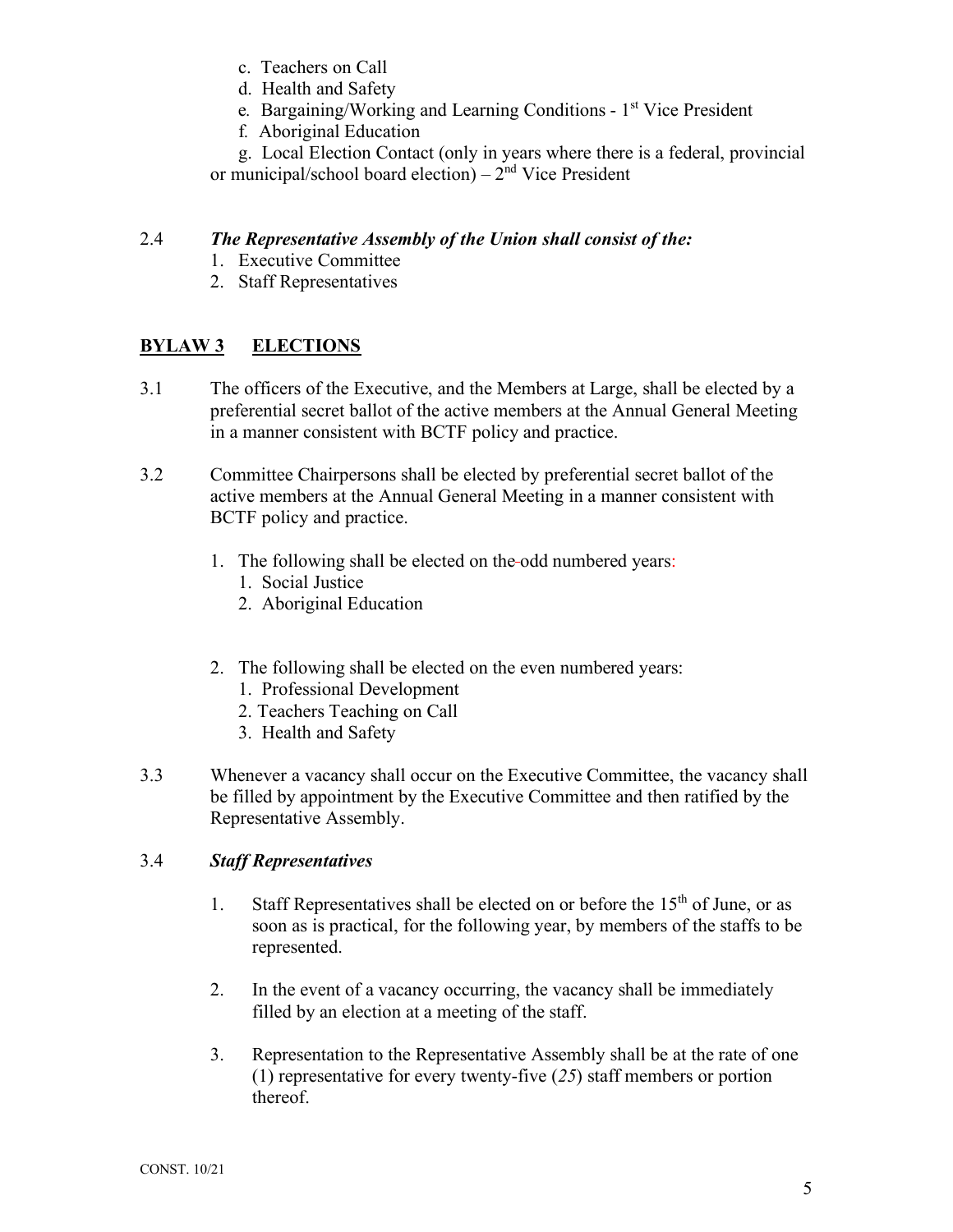- 4. Where adjustments in representation are necessary, they shall be made according to the teacher population of each staff as of September  $30^{\text{th}}$ .
- 3.5 Delegates and alternate(s*)* to the Annual General Meeting of the BCTF shall be elected at a regular general meeting.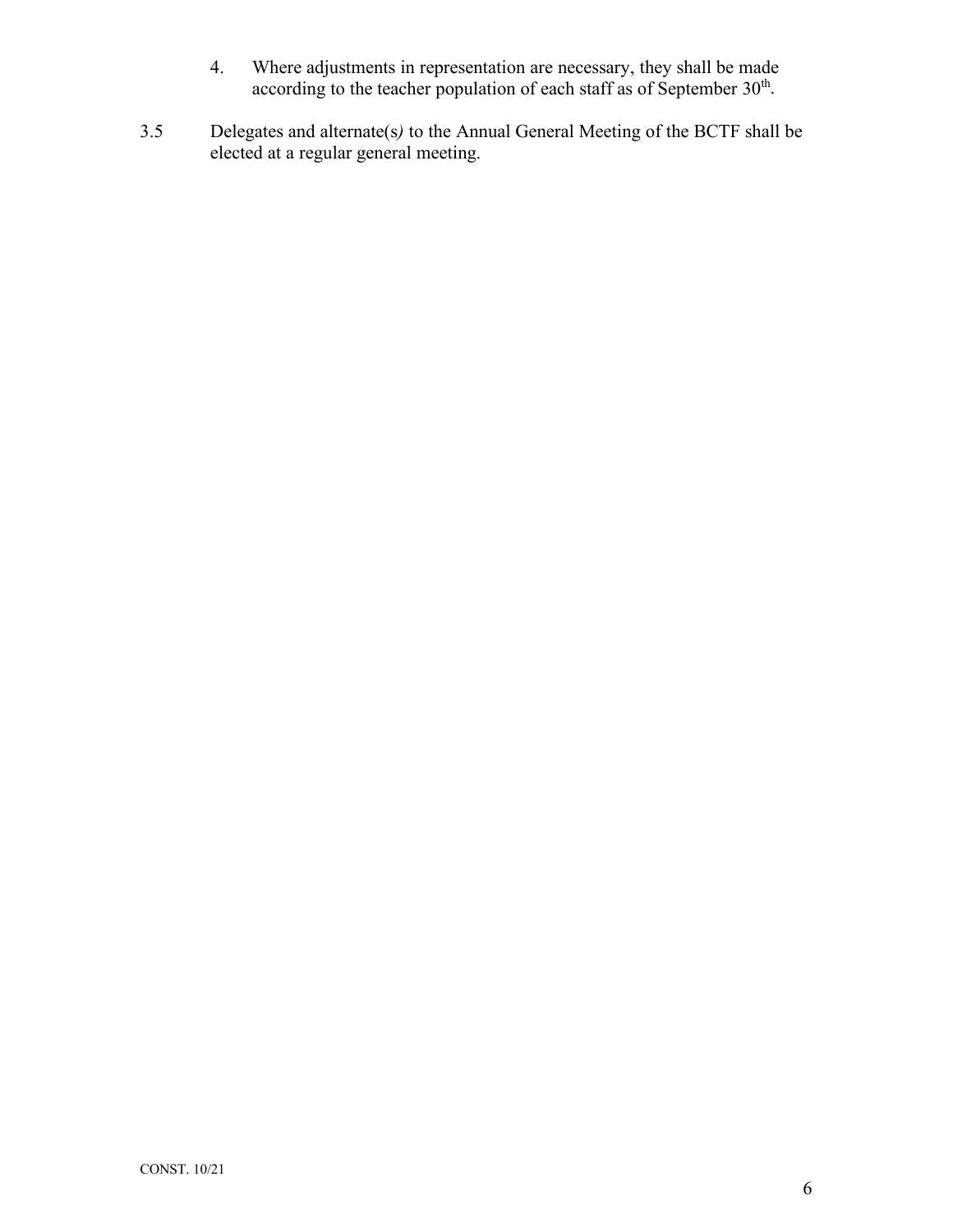#### **BYLAW 4 POWERS AND DUTIES OF THE EXECUTIVE COMMITTEE**

- 4.1 The *Executive Committee* shall, subject to direction by the membership at a general meeting or at a representative assembly, exercise all the powers of the Union, the direction and supervision of its business, and the conduct of its affairs.
- 4.2 The *duties of officers* and the *members of the Executive Committee* shall be as defined by the BCTF and shall include, but not be limited to:
	- recommending the annual goals of the Union,
	- recommending the auditor for the annual audit of accounts,
	- organizing the various activities of the Union, and
	- reporting to the membership on the activities of the Union.
- 4.3 The *President* shall be the presiding officer of the Union, the Chairperson of the Executive Committee, and an ex officio member of all Union committees and shall have general supervision of all matters and affairs of the Union.
- 4.4 The *First Vice-President* shall chair the Bargaining*/*W.L.C*.* committee, and in the *absence or disability* of the President, shall assume the duties of the President.
- 4.5 The *Second Vice-President*, in the *absence or disability* of the President, and if the First Vice-President is unable, shall *direct* the Representative Assembly to appoint an interim President and shall be the Local Election Contact.
- 4.6 The *Secretary* shall have full charge of the minutes of meetings of the Union.
- 4.7 The *Treasurer* shall:
	- prepare an annual budget,
	- receive, disburse and accurately account for all monies in the budget,
	- have the care and custody of all monies of the Union,
	- Deposit all monies received on behalf of the Union in a chartered bank or Credit Union, to the credit of the Union, to be drawn on the General Account in a physical or electronic method which requires the preparation of the payment by the OSTU Office Manager and the authorization of two of the following Executive Members who have signing authority for the Union: Treasurer, President, First Vice-President, or Second Vice-President. Funds to be drawn on the Professional Development Account will be done, once payment has been approved by the Professional Development Chair, in a physical or electronic method which requires the preparation of the payment by the OSTU Office Manager and which then requires the authorization of two of the following Executive Members who hold signing authority for the Union: Treasurer, Professional Development Chair, President, or First Vice-President.
	- prepare a financial statement for the monthly meetings of the Representative Assembly,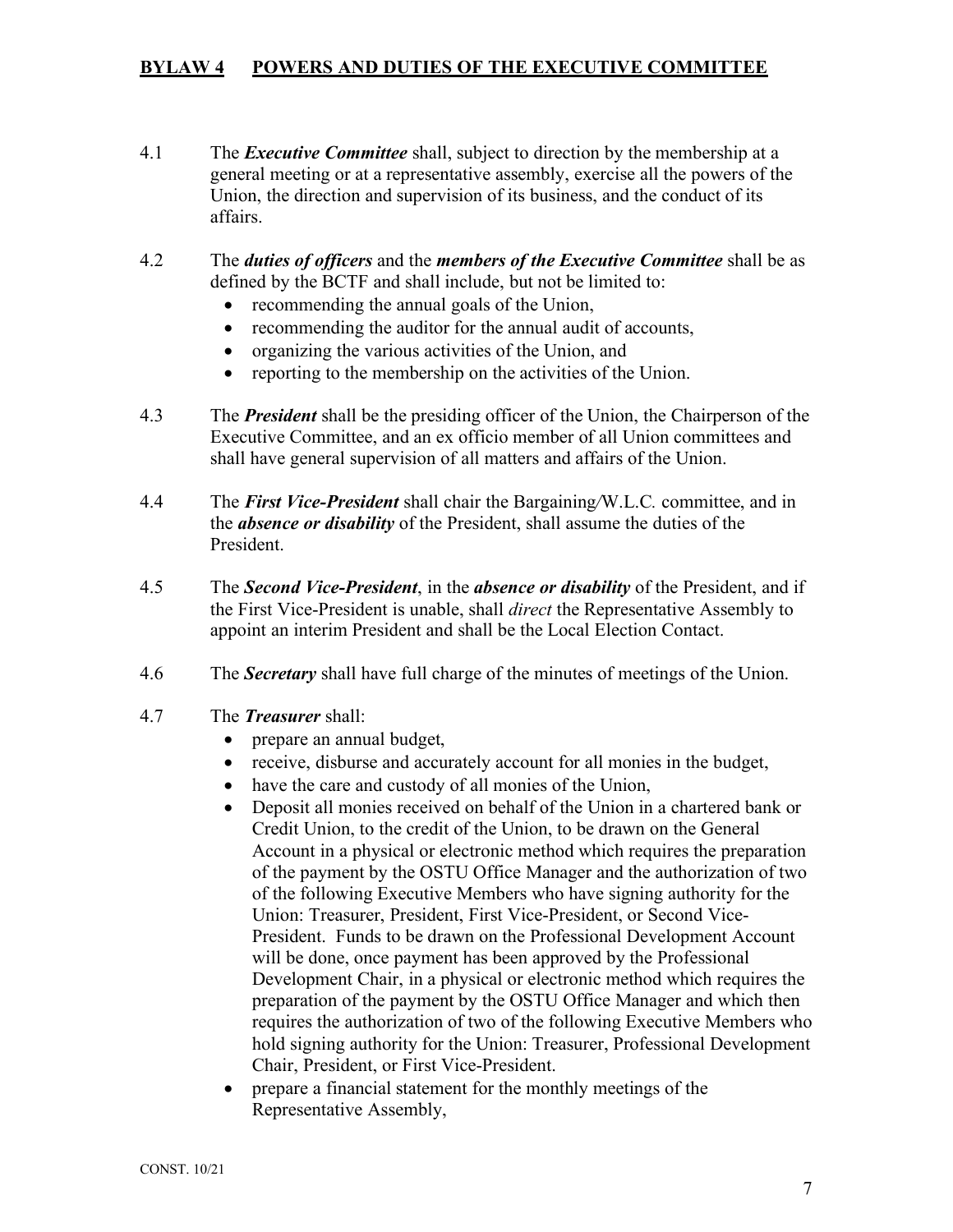- ensure that an inventory of the capital assets of the Union is maintained and reviewed annually, and
- submit, to the Executive Committee prior to the first general meeting in the next school year, an audit report of the Union's accounts, prepared by an accountant or bookkeeper, appointed by the Annual General Meeting.
- 4.8 The *Local Representatives* shall be this Union's delegates to the B.C.T.F. Representative Assembly.
- *4.9* The Alternate LR shall be this Union's delegate to the B.C.T.F. Representative Assembly when an LR cannot attend.
- 4.10 The *Members-at-Large* shall assume such duties as assigned by the Executive Committee including but not limited to:
	- Community Relations
	- Wellness
	- Curriculum Development Advisory Committee
	- Liaison
- 4.11 The *Health and Safety* chairperson shall be this Union's representative on the District Health and Safety Committee, shall co-chair the district committee, and shall report to the Executive Committee and the Representative Assembly*,*  including providing the district committee minutes to the local.
- 4.12 The Professional Development chairperson shall:
	- a. Facilitate the professional development activities of the local including organization of the District PD days and a one-day conference every second year
	- b. Promote the right to autonomous professional development of teachers
	- c. Chair the District Professional Development Committee
	- d. Chair the District Professional Development Funding Committee -responsibilities to include setting the funding allotment that will include funding for PD Chairperson release
	- e. Coordinating the OSTU Mentorship Program -responsibilities to include chairing the Mentorship Steering Committee, coordinating the whole-group sessions, and liaising with the Regional NTMP Team
	- f. Approve Professional Development Claim Applications
	- g. Oversee the District Professional Development funds
	- h. Report to the Executive Committee and the Representative Committee
	- i. Maintain liaison with local specialist associations and District Helping Teachers
	- j. Network with BCTF provincial and zonal PD Chairs
	- k. Liaise with BCTF PD programs and the BCTF Professional Issues Advisory Committee (PIAC).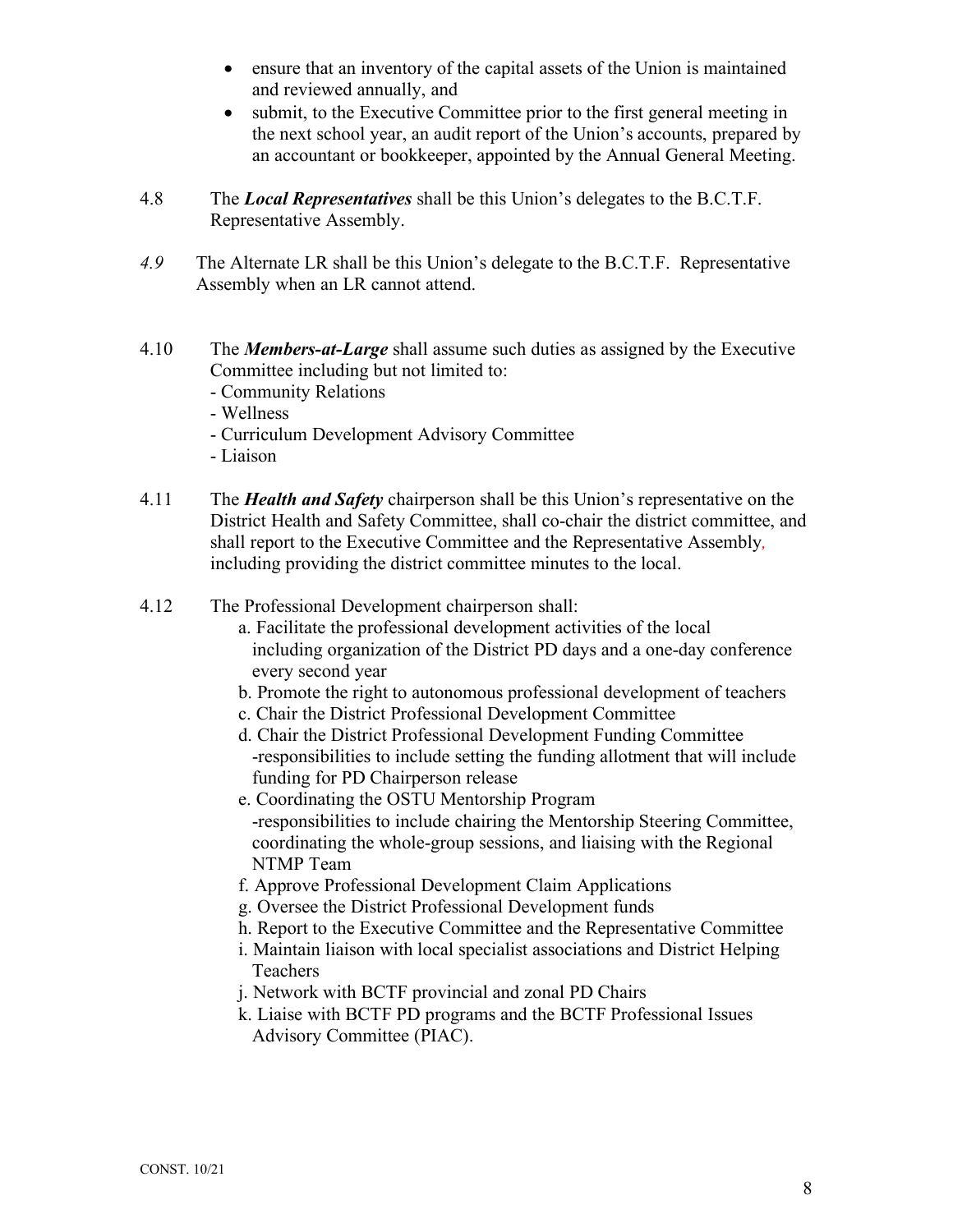#### **BYLAW 5 POWERS AND DUTIES OF THE REPRESENTATIVE ASSEMBLY**

- 5.1 The *Executive Committee* shall, subject to the action of the Union in a Representative Assembly or a General Meeting assembled, exercise all the powers of the Union, the direction and supervision of its business and the conduct of its affairs.
- 5.2 The *Representative Assembly* shall adhere to Bylaw 4 and also shall: a. hold a minimum of nine meetings annually between September and June of each school year,
	- b. recommend a budget and fee to the Annual General Meeting,
	- c. set local bargaining objectives,
	- d. recommend the form of audit and auditors for the year,
	- e. ratify the interpretations of the contract,
	- f. set new committees and other representative committees as the need arises
	- g*.* nominate candidates from the Union to positions of BCTF
	- h. ratify Executive Committee appointments
	- i. be responsible for communication between the Representative Assembly and staffs,
	- j*.* receive reports from the Standing Committee Chairpersons,
	- k*.* elect the Grievance Committee.

## **BYLAW 6 COMMITTEES**

- 6.1 *Standing Committees* shall be established by the Annual General Meeting.
- 6.2 Standing Committees shall be: (alphabetically)

#### A. *Bargaining***/***W.L.C. Committee*

- a*.* The purpose of this committee is to advocate for improved working conditions for teachers*,* and to develop, promote and advocate for just and equitable working conditions for teachers and learning conditions for students, and to give input into the preparation of bargaining proposals when collective agreement negotiations are taking place.
- b. The members of the committee shall be the:

Executive Committee as per Bylaw 2.2 and members as appointed by the Representative Assembly.

#### B*. Budget Committee*

a. The purpose of this committee is to prepare and present a budget to the Representative Assembly for recommendation to the Annual General Meeting.

b. The members of the committee shall be the:

- Treasurer
- President
- First Vice-President, or Second Vice-President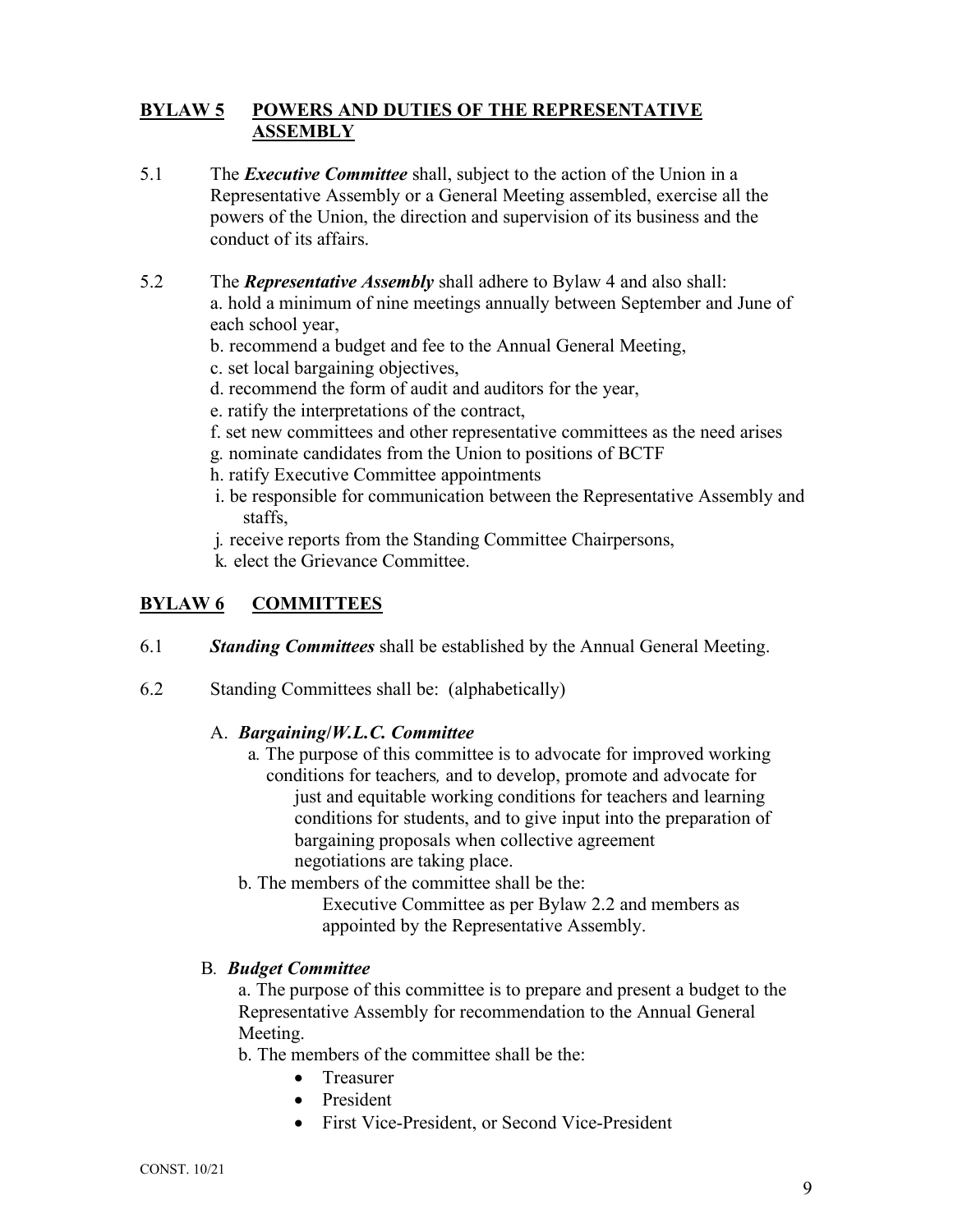• Local Representative

#### C. *Grievance Committee*

a. The purpose of this committee is to deal with grievances pertaining to the Collective Agreement(s).

b. The members of the committee shall be the:

- President
- First Vice-President.
- Three members elected by the Representative Assembly

#### D. *Health and Safety Committee*

a. The purpose of this committee is to promote the health and safety of teachers in School District #67.

b. The members of the committee shall be the:

- Chairperson
- One contact from each school

#### E**.** *Liaison Committee*

a. The purpose of this committee is to meet with thee School Board's liaison committee or the Board, to deal with non-contractual items.

b. The members of the committee shall be the:

- President
- First Vice-President,
- Second Vice-President
- Member(s) at Large
- Other members elected by the committee

c. The chair shall be elected by the committee

#### F. *Social Justice Committee*

a. The purpose of this committee is to promote social awareness b. Members of the committee shall be the:

- Chairperson
- One contact from each school

#### *G*. *Teachers Teaching on Call Committee*

a. The purpose of this committee is to promote the status of Teachers Teaching on Call in School District No. 67.

b. The members of the committee shall be the:

- Chairperson
- Teachers Teaching on Call staff representatives

#### H. *Aboriginal Education Committee*

a. The purpose of this committee is to promote the development and status of Aboriginal Education in School District #67, and to facilitate the implementation of aboriginal education programs for students and to recognize the need for and contribution of aboriginal teachers as part of the teacher workforce in the district.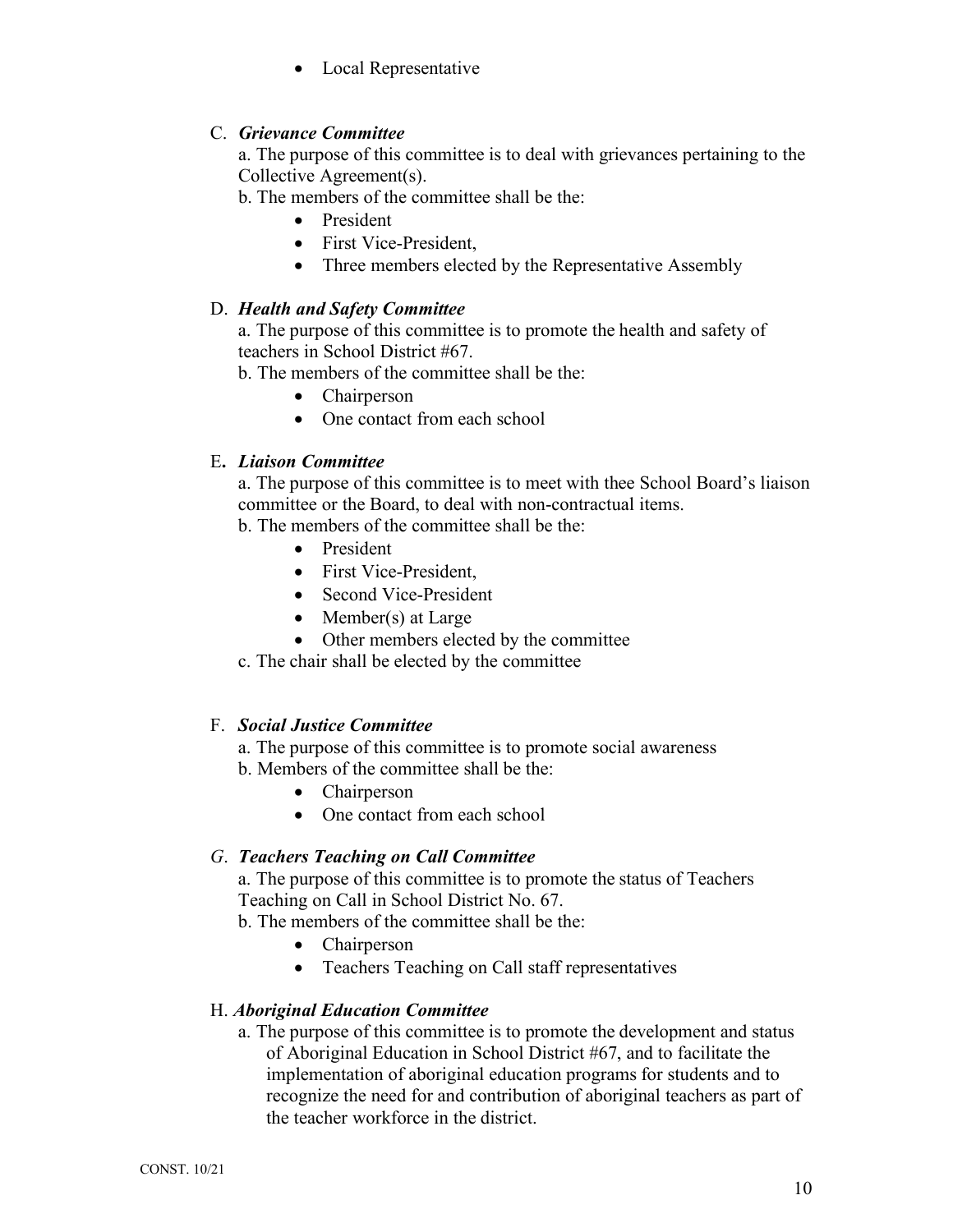b. The members of this committee shall be the: Aboriginal Education Contact Person and Chair of the Committee Members of OSTU as determined by the Chairperson.

#### I. *New Committees and other Representative Committees* (see 5.2. f.)

- a. The Representative Assembly shall: - set the terms of reference, including the purpose, composition,
	- and timelines for these committees,
	- elect committee members, and
	- receive reports from these committees.

## **BYLAW 7 ENROLLMENT**

The Secretary, with the assistance of the President, shall maintain a list of names, e-mail and/or mailing address, phone numbers, and teaching location of all current members, including Teachers Teaching on Call.

## **BYLAW 8 UNION FEES**

The fees for active members shall be established at the Annual General Meeting, shall be payable in accordance with thee Constitution and By-Laws of the BCTF, and deducted in accordance with the OSTU policy and as peer the Collective Agreement(s).

## **BYLAW 9 SPECIAL FUNDS**

The Union, through a general meeting, may create a special fund designed to promote the general welfare of the members. The regulations governing the operation and administration of such funds shall be determined by the Executive Committee.

#### **BYLAW 10 BORROWING POWERS**

The General Meeting may authorize the borrowing of money upon approval of a simple majority of the members present.

## **BYLAW 11 MEETINGS**

- 11.1 The Annual General Meeting shall be held in May or June.
- 11.2 The business of the Annual General Meeting shall be the:
	- a. Receipt of reports,
	- b. Receive of Financial Statement,
	- c. Nomination of Officers,
	- d. Election of Executive,
	- e. Appointment of Auditors *a certified financial professional to*
	- *perform an audit or a review engagement process of the Union's accounts.*
	- f. Setting of budget,
	- g. Setting of fee, and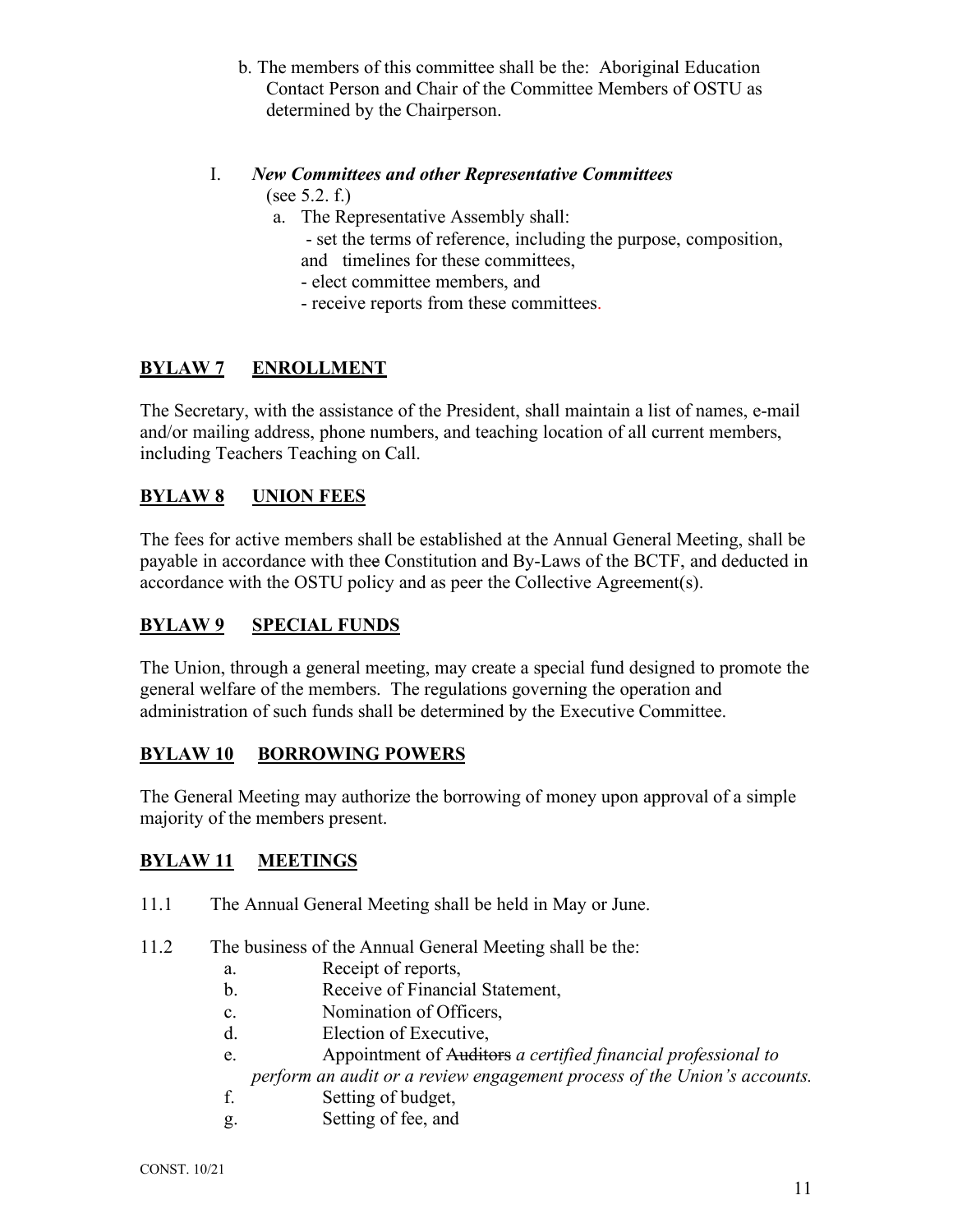h. General Business

- 11.3 Other General Meetings may be called at the discretion of the Executive or upon written request of ten percent  $(10\%)$  of the members, with at least three  $(3)$ general meetings held during the year.
- 11.4 Five (5) teaching days notice shall be given for every General Meeting; such notice to be delivered to members at each place of employment.
- 11.5 An Emergency General Meeting may be called at the discretion of the President, the Executive Committee, or the Representative Assembly providing twenty-four (24) hours notice has been given to the members through the staff representatives and/or via e-mail. Such notice must specify the objective of the meeting.
- 11.6 A Quorum for any General Meeting of the Union shall be ten percent (10%) of the active F.T.E. members calculated as at September 30.

## **BYLAW 12 VOTING**

- 12.1 Voting at all meetings shall be*:*
	- a. show of hands of Active Members
	- b. by secret ballot if demanded by one of the members present
	- c. or Election voting
- 12.2 Scrutineers shall be elected by the meeting as required.
- 12.3 There shall be no voting by proxy.

## **BYLAW 13 REFERENDA**

The Executive Committee may submit any questions affecting the Union's interests to the members for consideration. A vote on such questions shall be taken through the Staff Representatives or by mail. The Executive Committee shall determine and communicate the level of support required before the referendum takes place.

## **BYLAW 14 AMENDMENTS**

The Constitution may be amended by a seventy-five percent (75%) majority vote of the members present at any general meeting. The amendments must be submitted in writing to a general meeting held more than thirty days (30) previous to such a vote.

## **BYLAW 15 LOCAL SPECIALIST ASSOCIATIONS**

Local Specialists Associations may be formed in accordance with the Constitution and Bylaws of the BCTF and policies of the Union.

## **BYLAW 16 RULES OF ORDER**